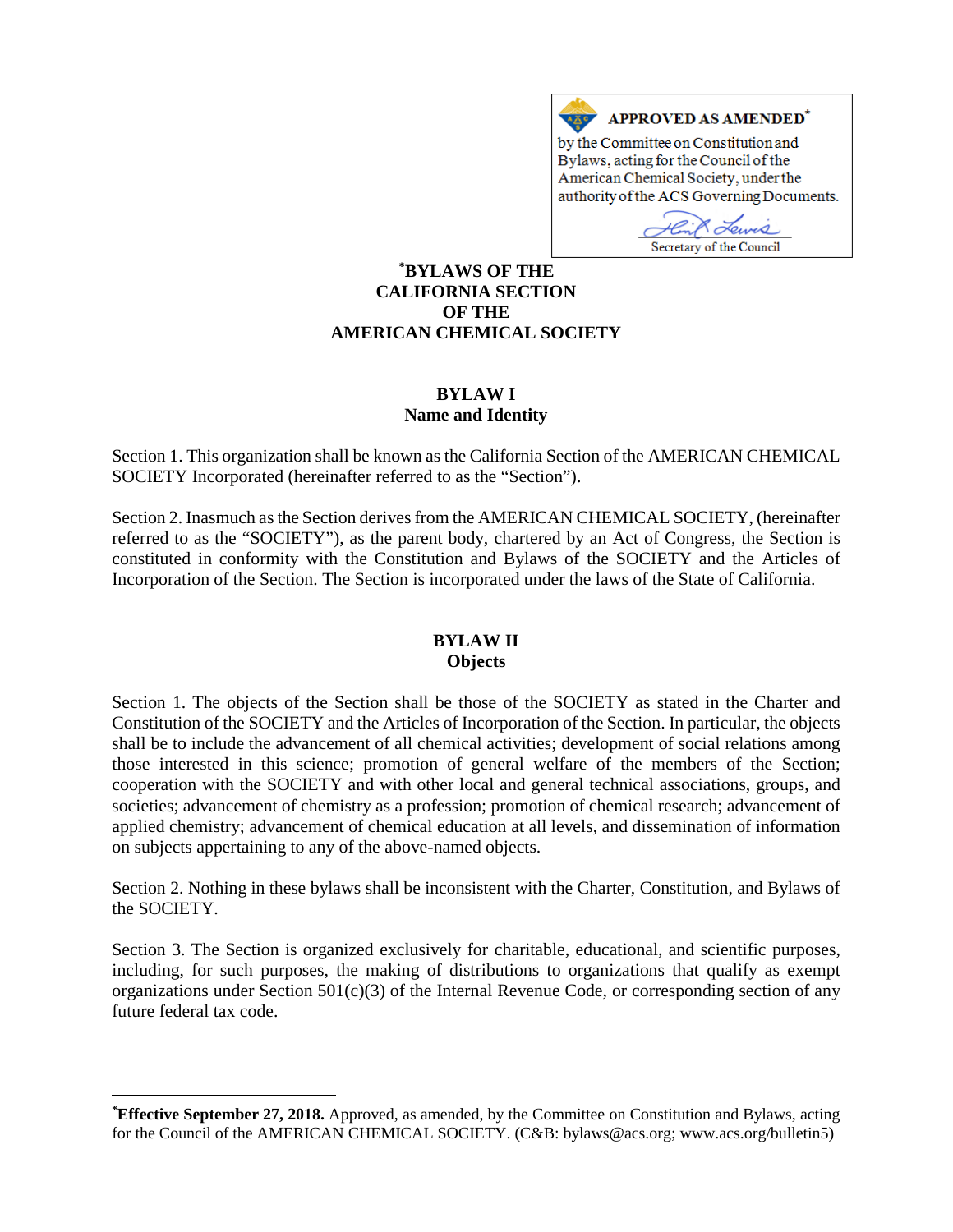## **BYLAW III Territory**

The territory of the Section shall be that assigned to it by the SOCIETY.

## **BYLAW IV Members and Affiliates**

Section 1. The rolls of the Section shall include those MEMBERS and STUDENT MEMBERS (hereinafter collectively referred to as "members") and Society Affiliates of the SOCIETY residing within the territory of the Section provided that any exceptions to this rule shall be made in conformity with the Constitution and Bylaws of the SOCIETY.

Section 2. STUDENT MEMBERS shall be entitled to all the privileges of membership except that of holding an elective position of the SOCIETY and of the Section, except that they may be elected as a Member-at-Large as noted elsewhere in these bylaws. A STUDENT MEMBER may not serve as a Councilor, Alternate Councilor, or the Temporary Substitute Councilor, but they may be appointed as a committee chair.

Section 3. The Section may have Local Section Affiliates as authorized in the Constitution and Bylaws of the SOCIETY. A Local Section Affiliate shall retain affiliate status only so long as payment is made of Local Section Affiliate dues of not less than two dollars (\$2.00) per annum. A Local Section Affiliate may not (1) vote for or hold an elective position, (2) vote on Articles of Incorporation and bylaws, (3) vote for Councilor(s) or Alternate Councilor(s), or (4) serve as a voting member of the Executive Committee. Except as mentioned above, a Local Section Affiliate may be appointed as a committee chair.

Section 4. Society Affiliates may be assessed dues in the amount specified by the Executive Committee, as mentioned elsewhere in these bylaws. A Society Affiliate may not (1) vote for or hold any elective position(s), (2) vote on Articles of Incorporation and bylaws of the Section, (3) vote for the Councilor(s) or Alternate Councilor(s), or (4) serve as a voting member of the Executive Committee. Except as mentioned above, a Society Affiliate may be appointed as a committee chair. Section 5. Members and affiliates shall have such rights and privileges as accorded to them by the Constitution and Bylaws of the SOCIETY and these bylaws.

#### **BYLAW V Officers and Their Terms and Duties**

Section 1. The officers of the Section shall be MEMBERS of the SOCIETY and the Section and shall consist of the Chair, Chair-Elect, Immediate Past Chair, Secretary, and Treasurer.

Section 2. The Chair and Chair-Elect of the Section shall serve for a term of one year beginning on January 1 or until their successors are elected. At the end of the Chair-Elect's term of office, the Chair-Elect shall succeed to the office of Chair. The Secretary and Treasurer shall serve for a term of two years beginning on January 1 or until their successors are elected; they shall be elected in alternate years, whenever possible, to provide for a rotation of terms. With the exception of the Chair and Chair-Elect, the incumbent of any position is eligible for reelection. However, a MEMBER shall not be eligible for reelection to the office of Chair-Elect until after the person completes his/her term as Immediate Past Chair.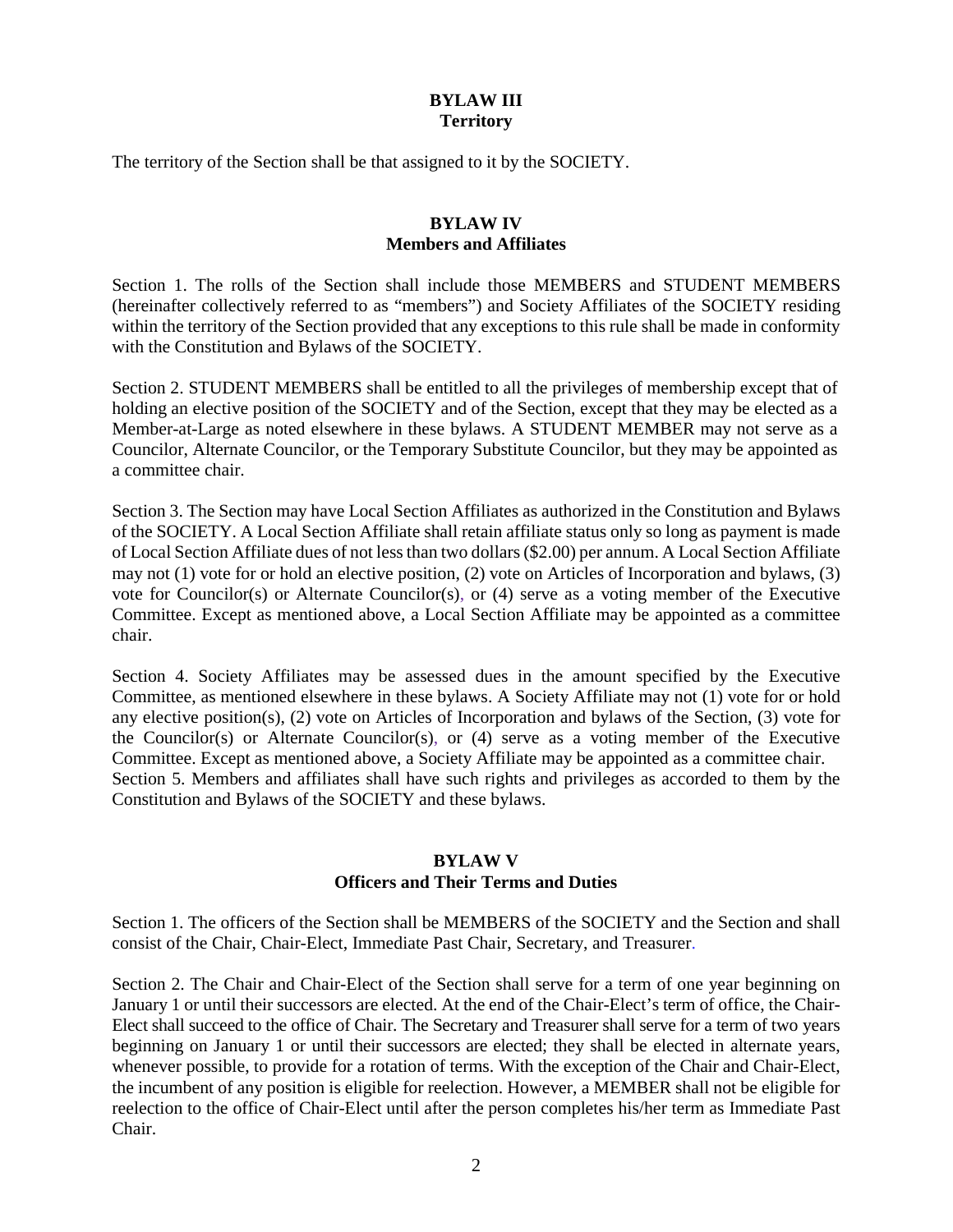Section 3. The Chair shall be deemed the President of the Section for the purposes of the laws of the state of California under which the corporation exists. The officers and Director(s)-at-Large shall be designated as Directors.

Section 4. The duties of the officers shall be such as usually pertain to their offices, together with those required by these bylaws and by the Constitution and Bylaws of the SOCIETY, and such other duties as may be assigned to them from time to time by the Executive Committee.

- a. The duties of the Chair shall be to preside at meetings of the Executive Committee and the Board of Directors, as described elsewhere in these bylaws, to carry into effect the decisions and recommendations of that Committee, to preside at meetings of the Section to conduct governance business, to appoint, with the approval of the Executive Committee, all committee chairs and committee members except as stated elsewhere in these bylaws, to be Chair of the Budget Committee, and to carry out the duties required by the Constitution and Bylaws of the SOCIETY.
- b. The Chair-Elect shall be Chair of the Program Committee and shall assist the Chair with the direction and management of the Section. In the absence of the Chair, the duties of the office shall devolve upon the Chair-Elect.
- c. The Immediate Past Chair shall be Chair of the Nominations and Election Committee and shall preside over meetings in the absence of both the Chair and Chair-Elect.
- d. The duties of the Secretary shall be to keep a record of the minutes of the meetings of the Section and of the Executive Committee and Board of Directors, to maintain a list of members and affiliates, to send to members and affiliates such notices as the business of the Section may require, to collect data for and to prepare an annual directory of members and affiliates of the Section, to submit membership applications to the Executive Director of the SOCIETY, to receive and transmit to the Treasurer monies coming to the Section for membership dues, to keep an itemized account of such monies received, to make such reports to the SOCIETY as are regularly required, and annually at a meeting of the Executive Committee, to make a summary report of the year's activities of the Section, and to carry out the duties required by the Constitution and Bylaws of the SOCIETY and elsewhere in these bylaws. The operations of the Section's office are the responsibility of the Secretary. The Secretary shall preside over meetings in the absence of the Chair, Chair-Elect, and Immediate Past Chair.
- e. The Treasurer shall have charge of the funds of the Section, including receiving all monies coming to the Section , except that the income from investment of funds in the custody of the Board of Trustees shall be handled as provided elsewhere in these bylaws. The Treasurer shall keep an accurate record of all receipts and disbursements, receive dues, and make those disbursements approved by the Board of Directors . The Treasurer shall be custodian of all funds of the Section except the Investment Funds and such other funds as may be placed in custody of the Board of Trustees, as described elsewhere in these bylaws, by the Board of Directors., At the Annual Business Meeting of the Board of Directors, the Treasurer shall submit a written report of all monies received and disbursed during the preceding fiscal year of the Section. The Treasurer shall prepare an audited statement of receipts and expenditures and investments of funds, and shall submit such reports as are required by the Constitution and Bylaws of the SOCIETY and the Board of Directors.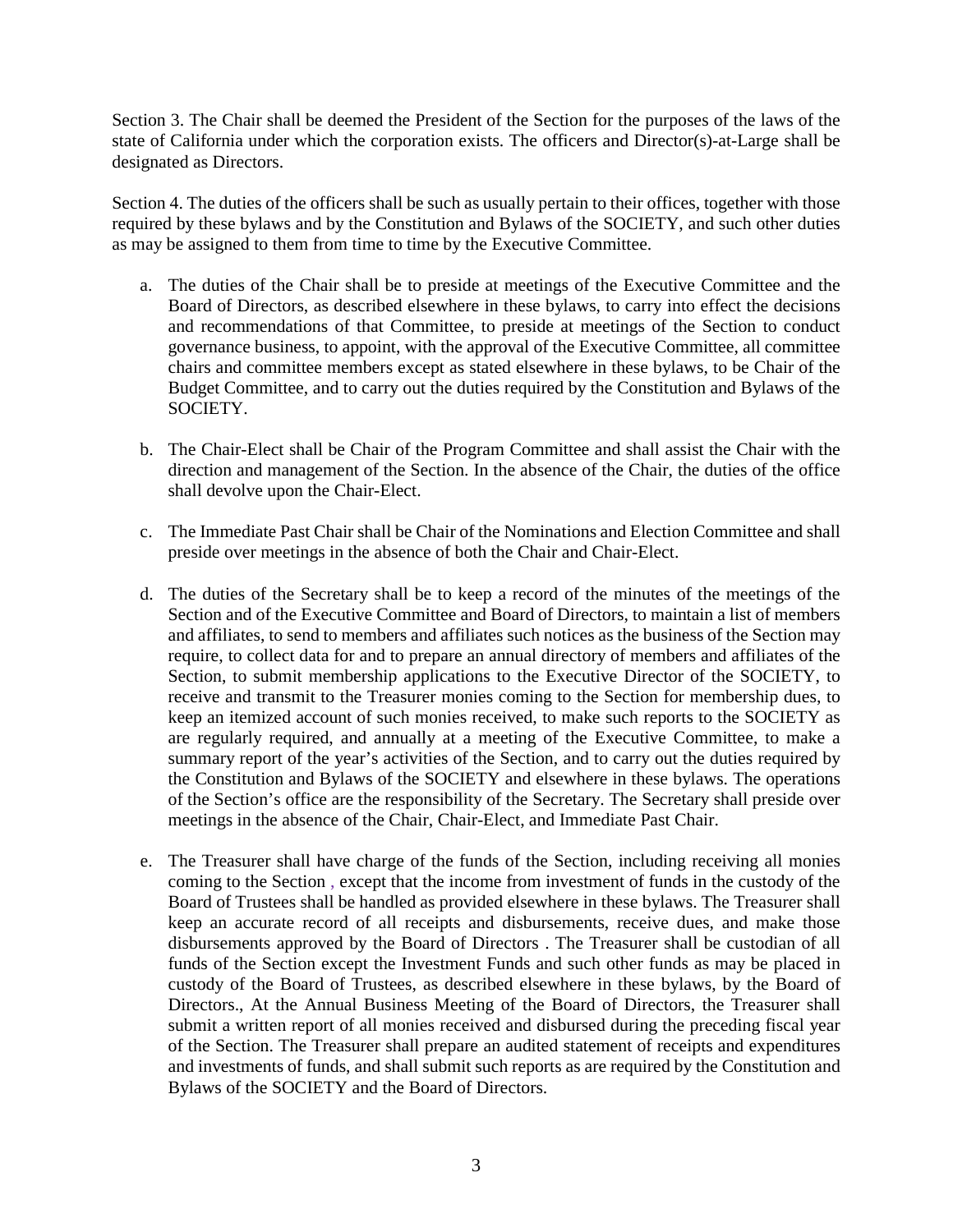- (1) The Treasurer may, subject to the approval and appointment by the Board of Directors, designate an Assistant Treasurer as may be deemed desirable to receive monies and keep records for such other funds as described elsewhere in these bylaws. The Assistant Treasurer shall be a MEMBER of the Section and shall be responsible to the Treasurer; the term of appointment shall not exceed that of the Treasurer.
- (2) The officers, chairs of committees, and Board of Directors responsible for carrying on activities for which money is appropriated by approval of the budget, shall be authorized by the Board of Directors to receive funds from the Treasurer.

Section 5. Vacancies

- a. In the event of a vacancy in the office of Chair, the Chair-Elect shall assume the duties of Chair for the remainder of the term. In such case, the Chair-Elect moving into the position of Chair shall also hold that position during the normal term as Chair as part of the leadership transition.
- b. All other vacancies, except for Councilor(s) and Alternate Councilor(s) and except as noted elsewhere in these bylaws, shall be filled by the Chair, with the advice and approval by majority vote of the Executive Committee through interim appointment for the period up to the next annual election. At that time, the procedures for election as outlined in the bylaws of the Section shall be followed.
- c. An interim appointee to the vacated office of Chair-Elect shall not automatically succeed to the office of Chair. At the next election, both a Chair and a Chair-Elect shall be elected.

# **BYLAW VI Board of Directors**

Section 1. The Board of Directors shall be the governing body and legal representative of the Section and as such shall have full power to conduct, manage, and direct the business affairs of the Section, in accordance with the Constitution and Bylaws of the SOCIETY, the Articles of Incorporation and the bylaws of the Section.

Section 2. The Board of Directors shall consist of the Chair, Chair-Elect, Secretary, Treasurer, Immediate Past Chair, and two Directors-at-Large.

Section 3. The two Directors-at-Large shall be MEMBERS of the Section. The terms of the Directorsat-Large shall be two years, with one Director-at-Large elected each year. If there is a vacancy as provided elsewhere in these bylaws, two Directors-at-Large shall be elected at the next annual election; however, the term for one Director-at-Large may be designated as only one year to maintain the rotation of terms.

Section 4. The Board of Directors, in consultation with the Executive Committee, shall fill by appointment vacancies in Chair-Elect, Secretary, Treasurer, Director(s)-at-Large, Councilor(s), and Alternate Councilor(s) until the next annual election.

Section 5. A majority of the Board shall constitute a quorum.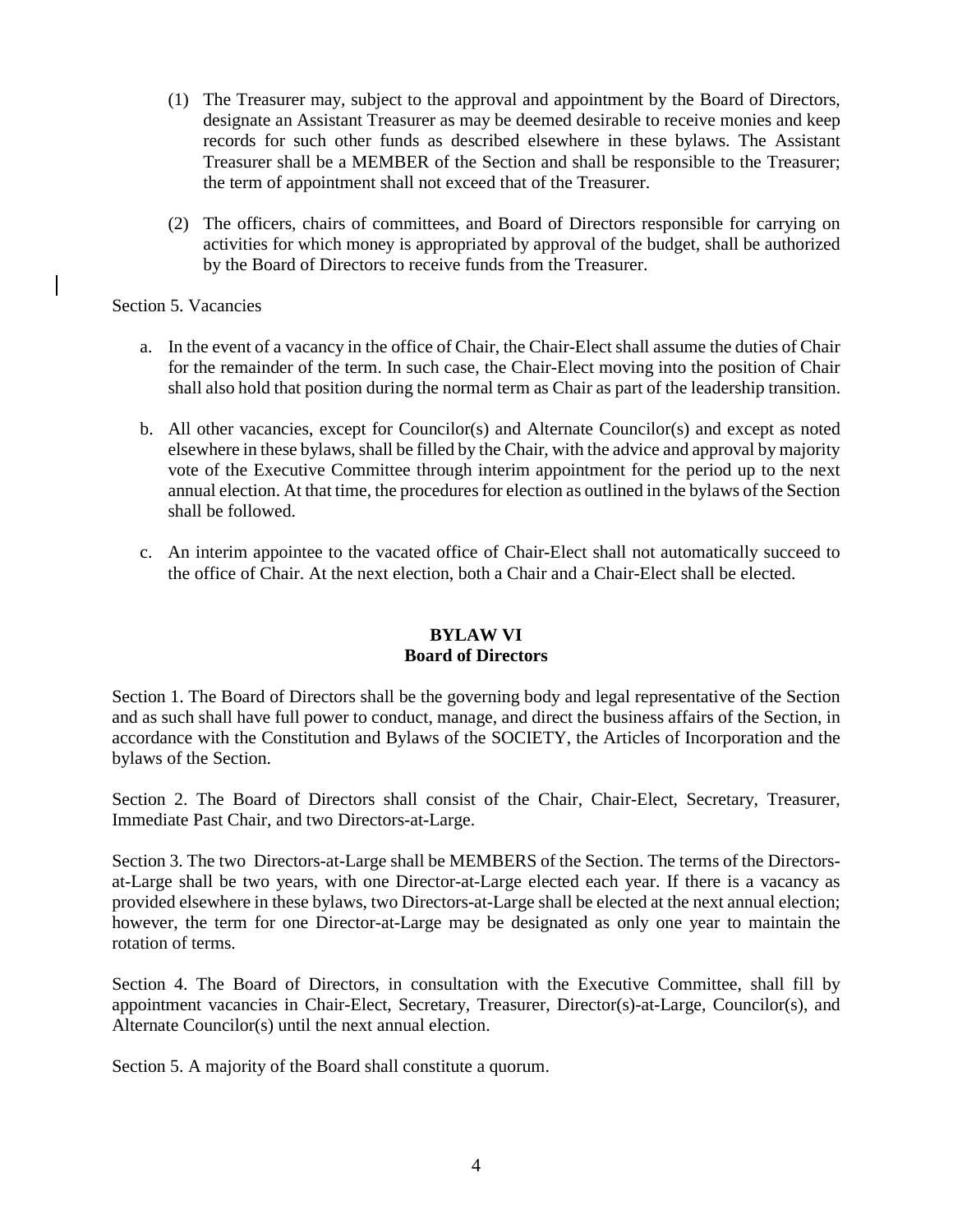Section 6. The Chair of the Section shall preside at the meetings of the Board of Directors and the Chair-Elect shall preside in the absence of the Chair. In the temporary absence of the Chair and the Chair-Elect, the Board shall elect a presiding officer *pro tempore*.

Section 7. The Board of Directors shall elect such officers of the Board of Directors as may be necessary to conduct its business.

Section 8. The Board of Directors shall meet at least once a year to handle the business of the Section and to approve the budget. The officers of the Board of Directors shall present their annual reports and shall receive the report from the Board of Trustees. Other meetings shall be held at the call of either the Chair or four Directors at a time and place so designated. Notice of the meetings and an agenda of matters to be considered shall be sent to each member of the Board of Directors prior to the meeting.

## **BYLAW VII Board of Trustees**

Section 1. The Board of Trustees shall be responsible to the Board of Directors. The Board of Trustees shall consist of four MEMBERS of the Section qualified to be nominated for office and the Section Treasurer, who shall be an *ex officio* member of the Board of Trustees. Trustees, except the Treasurer, shall each be elected for a term of four years by the Board of Directors at the January meeting of the Board of Directors and at other times as needed to fill vacancies on the Board of Trustees. They shall each be elected so as to produce rotation of the terms. Any member of the Board of Trustees, except the Section Treasurer, may be removed from office before the expiration of the term by a vote of five or more members of the Board of Directors.

Section 2. Trustees shall be eligible for reelection on expiration of their terms of office.

Section 3. The Board of Trustees shall elect its own Chair, Secretary, Treasurer, and one of its members as a liaison to the Executive Committee of the Section. Meetings of the Board of Trustees shall be held at the call of its Chair or two Trustees, to be held at the time and place designated. Three members of the Board of Trustees shall constitute a quorum. No business shall be transacted in the absence of a quorum.

Section 4. The Board of Trustees shall be the custodian of the Investment Funds and of any other funds of a permanent character, such as an endowment fund or the like, which may be established by the Board of Directors, together with the income and gains from such funds. Transfer of funds in the custody of the Board of Trustees shall be carried out in accordance with the policies of the Board of Directors.

Section 5. The Board of Trustees shall develop an Investment Policy, which shall detail the type of depositories and investments, and submit the Investment Policy to the Board of Directors. The Board of Directors shall either approve or modify the Investment Policy. The Board of Trustees shall follow the approved Investment Policy and shall review the Investment Policy at least annually and submit modifications as appropriate to the Board of Directors for approval.

- a. All decisions regarding investments must be approved by at least three Trustees.
- b. In the judgment of the Board of Trustees, investments shall be prudent, with due regard given to their diversification.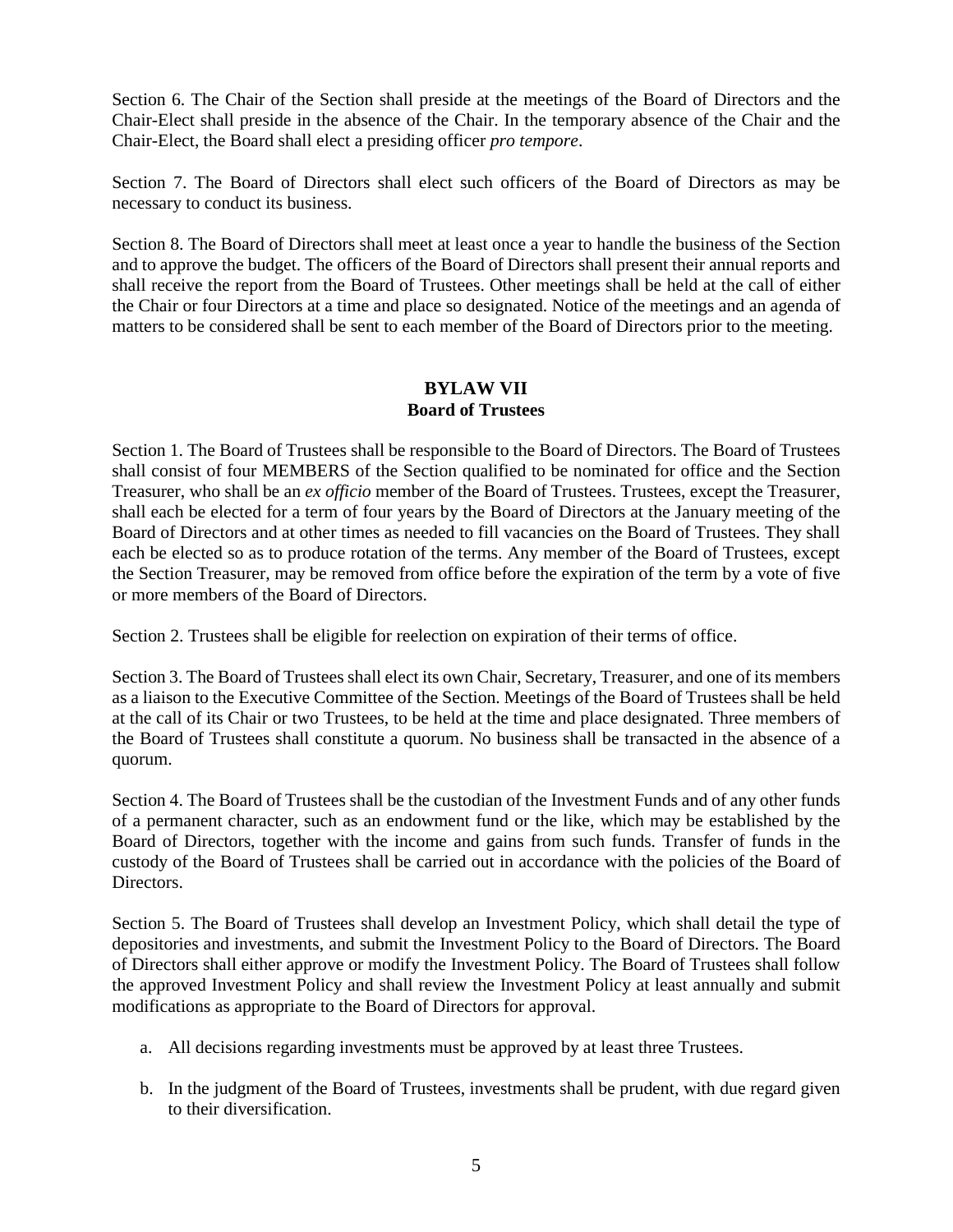Section 6. The Secretary of the Board of Trustees shall keep minutes of all meetings and either the Chair or Treasurer of the Board of Trustees shall make a financial report to the Board of Directors annually and when requested by the presiding officer of the Board of Directors.

## **BYLAW VIII Executive Committee**

Section 1. The Executive Committee shall be responsible to the Board of Directors. The Executive Committee shall be composed of the officers of the Section, the Councilor(s) and Alternate Councilor(s), two elected Representatives of each Subsection, two Directors-at-Large, six Membersat-Large, any Past Presidents of the SOCIETY who are members of the Section, and the Editor of *THE VORTEX*.

Section 2. The six elected Members-at-Large shall be members of the Executive Committee and shall be MEMBERS and/or STUDENT MEMBERS of the SOCIETY and the Section. Each Member-at-Large shall be elected for a term of two years beginning January 1. Three Members-at-Large shall be elected each year, whenever possible, to provide for a rotation of terms. Members-at-Large shall assist the officers as may be required to ensure that the business and functions of the Section are discharged in a timely and efficient manner. The duties of the Member(s)-at-Large shall include bringing before the Executive Committee such items of concern to members of the Section that have been brought to their attention, as well as any duties assigned by the Executive Committee and taking part in Section activities as needed. Vacancies shall be filled as described elsewhere in these bylaws.

Section 3. The Executive Committee shall approve all appointments to standing committees and chairs of committees and to the any vacancies except as described elsewhere in these bylaws. The Executive Committee shall approve the formation and policies of the Subsections or groups operating within the Section. The Executive Committee shall conduct all affairs of the Section with the exception of those delegated to other committees, the Board of Directors, the Board of Trustees, or officers.

Section 4. The Executive Committee shall meet at least four times annually. The Committee shall meet at the call of the Chair or a minimum of five members of the Committee.

Section 5. A majority of the Executive Committee shall constitute a quorum and each member of the Executive Committee shall have only one vote.

Section 6. All Section committee chairs may speak at any Executive Committee meeting.

## **BYLAW IX Councilor(s) and Alternate Councilors(s)**

Section 1. The Section shall have Councilor(s) and Alternate Councilor(s) as provided in the Constitution and Bylaws of the SOCIETY. The Section's Councilor(s) and Alternate Councilor(s) shall carry out those duties assigned to them by the Constitution and Bylaws of the SOCIETY. In particular, the Councilor(s) (or Alternate Councilor(s) or Temporary Substitute Councilor if so designated to serve in place of the Councilor for a particular meeting), shall attend meetings of the Council of the SOCIETY and represent the Section at such meetings. Councilor(s) and Alternate Councilor(s) shall be MEMBERS of the Section.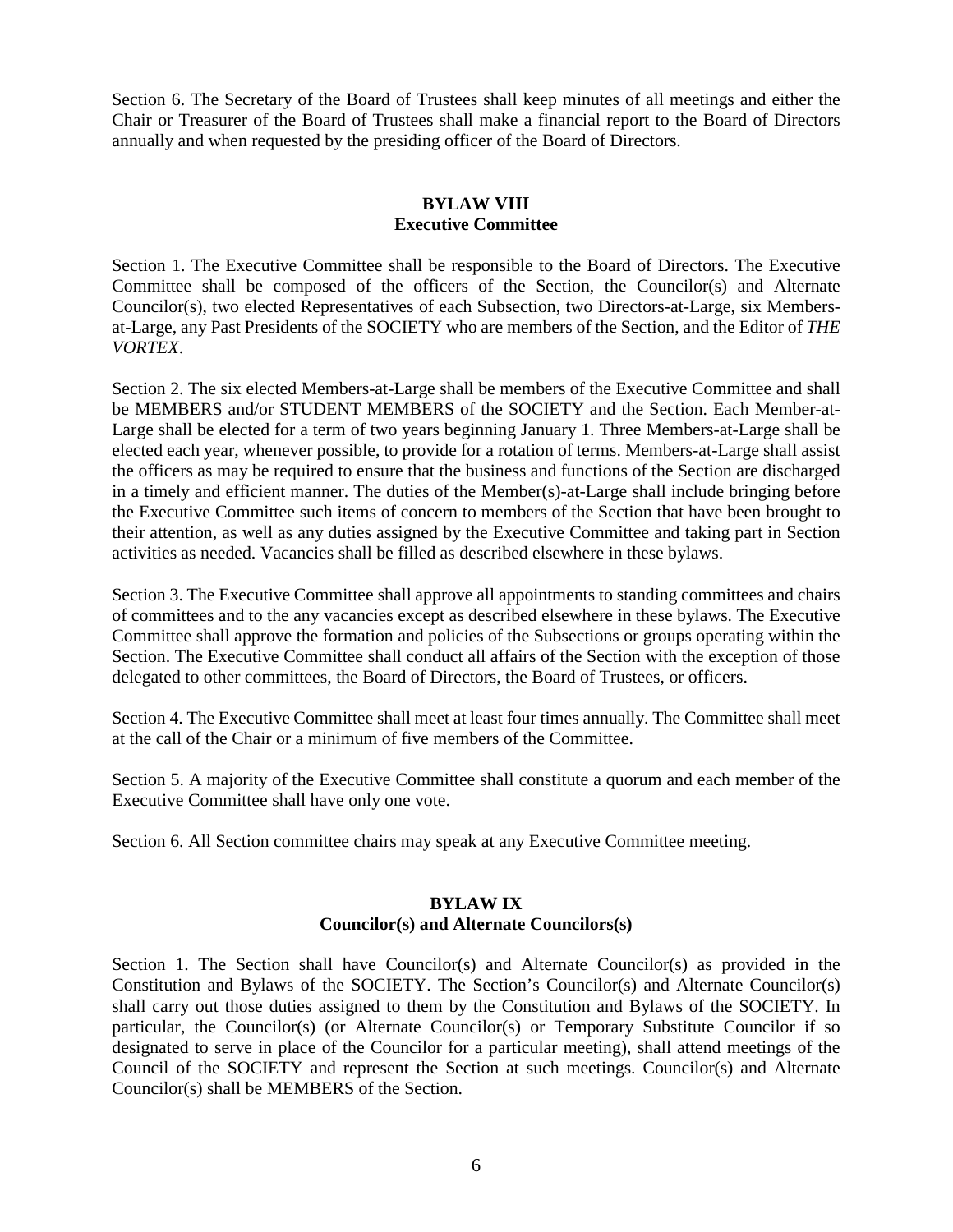Section 2. Councilor(s) and Alternate Councilor(s) shall be elected by ballot from among the MEMBERS for three-year terms beginning January 1. Reelection is permissible. Councilor(s) shall be elected in separate years, whenever possible, to provide for a rotation of terms in accordance with the Constitution of the SOCIETY. A partial term of one or two years shall be used whenever necessary to establish or to restore rotation of three-year terms provided that the Councilor and/or Alternate Councilor agree to the partial term before the election.

Section 3. In the event that a Councilor is unable to attend a specified meeting of the Council of the SOCIETY, the Chair of the Section shall appoint one of the Alternate Councilor(s) to serve as Councilor at the specified meeting. Such appointment of an Alternate Councilor shall be for only one meeting.

Section 4. If every Councilor and Alternate Councilor of the Section will be absent from a Council meeting, thus leaving the Section without representation at such meeting, the Executive Committee may designate one MEMBER of the Section as a Temporary Substitute Councilor in accordance with the Bylaws of the SOCIETY.

Section 5. In the event that a Councilor shall resign or become ineligible to complete the term, the position shall be filled by the Alternate Councilor who received the highest number of votes in the most recent Section election. The Alternate Councilor vacancy shall be filled as provided for elsewhere in these bylaws, for the balance of the calendar year. If there are one or more years remaining in the appointed Alternate Councilor's term at the end of the year of appointment, the position will be placed on the ballot with the remaining term of office specified; the candidate receiving the highest number of votes but not elected to a full Alternate Councilor term will fill the remaining term. The number of Councilors and Alternate Councilors to be elected shall be the number of each to which the Section is entitled by the Bylaws of the SOCIETY.

Section 6. The Executive Committee shall designate one or more Councilor(s) to be disqualified under the SOCIETY's Bylaw provisions for reallocation of Councilor(s) among the Sections.

#### **BYLAW X Manner of Election**

Section 1. The election of officers, the Director(s)-at-Large, the Member(s)-at Large, and the Councilor(s), and Alternate Councilor(s) shall be conducted by a ballot distributed to the members of the Section in accordance with the Bylaws of the SOCIETY and these bylaws.

Section 2. The Nominations and Election Committee shall meet before September 10, to prepare the election ballot. The Committee shall subsequently place on the ballot the name of any eligible candidate that has been nominated by petition received prior to September 20, bearing the signatures of 10 or more members of the Section. The Committee shall make additional nominations so that the ballot will include at least one candidate for each of the offices of Chair-Elect, Secretary, Treasurer, Member-at-Large, Director-at-Large, Councilor(s) and Alternate Councilor(s) for the positions to be filled. All nominees, whether nominated by petition or by the Nominations and Election Committee, shall become candidates only if they indicate a willingness to serve if elected. By September 20, the Committee shall notify the Secretary of all candidates to be on the ballot.

Section 3. In September of each year, the Nominations and Elections Committee shall report to the membership its nominations for each office to be filled. Prior to September 20, any member or affiliate of the Section may, in writing or from the floor at a meeting to conduct governance business, nominate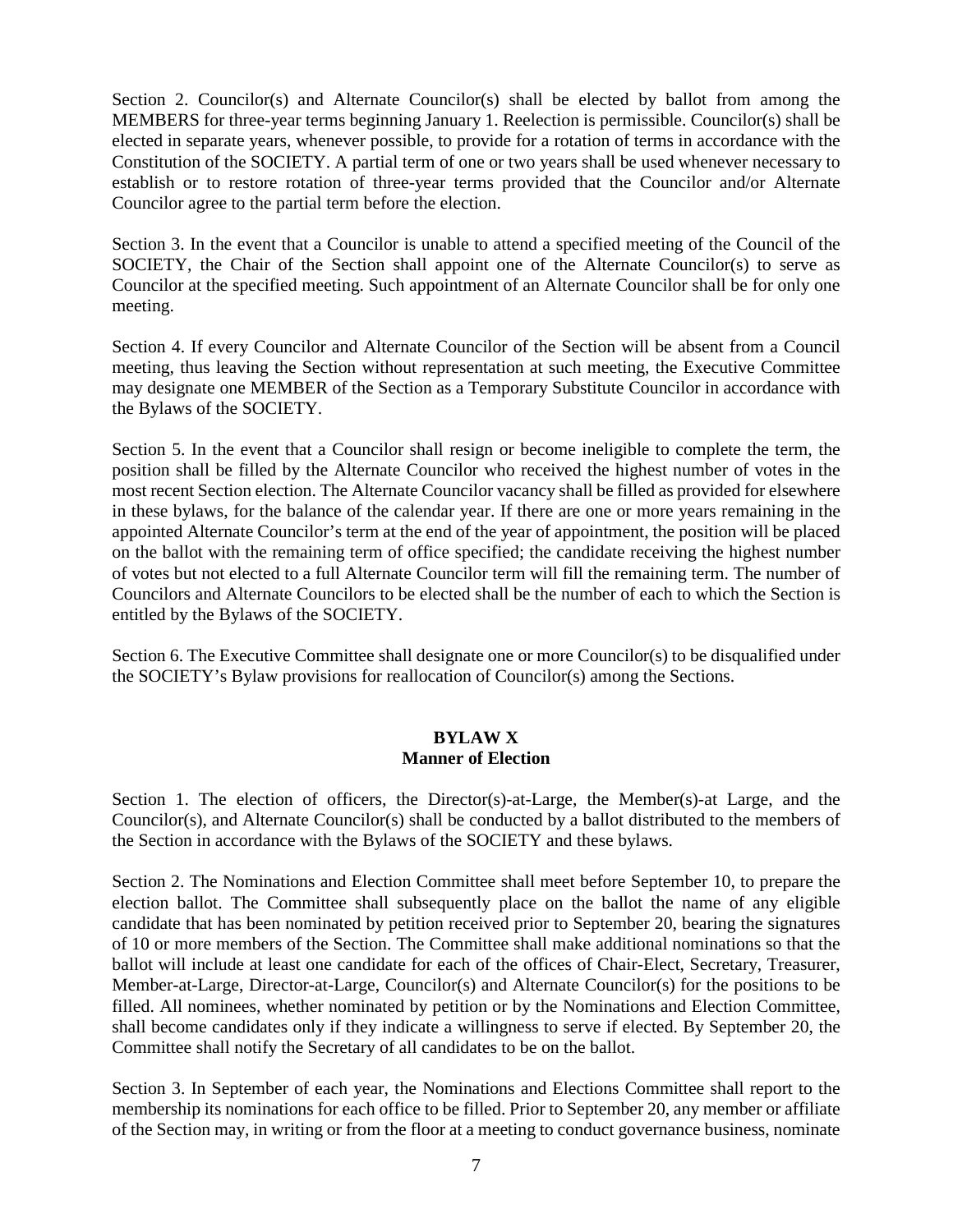additional candidates for office, provided that the candidates are members for Members-at-Large and MEMBERS of the Section for officers, Director-at-Large, and Councilor(s) and Alternate Councilor(s), as required elsewhere in these bylaws, if the nomination is seconded by another member or affiliate. Nominations so made shall be equally valid as those from the Nomination Committee. All candidates nominated shall have indicated willingness to serve if elected.

Section 4. The Secretary shall conduct the election and prepare the ballot, with input from the Nomination and Elections Committee, and make arrangements for the election to be conducted in accordance with these bylaws. The voting site shall be secure and allow for only one vote per member.

Section 5. When a ballot is used, the candidates for each office and for Councilor(s)/Alternate Councilor(s) shall be listed in an order to be selected by lot on a ballot to be distributed by November 1, only to members. The ballot shall provide for a write-in candidate for each position to be filled. A paper ballot shall be provided to any member who requests it.

Section 6. The ballots shall be tabulated no later than November 15. Except as noted below, the candidate for each position receiving the largest number of votes shall be declared elected. The Executive Committee may decide that for Councilor(s), the candidate(s) who receive the majority of votes shall be declared elected as Councilor(s); the candidate(s) who get the next largest number of votes shall be declared elected as Alternate Councilor(s). In case of a tie vote for any position, the Executive Committee, by ballot, shall elect from among the candidates who share the tie vote; the candidate receiving the largest number of votes shall be declared elected.

Section 7. The results shall be announced by the Section Chair or his or her designee as soon as possible after the election, to the Board of Directors and the Executive Committee, and also published in *THE VORTEX* and on the Section's web site soon thereafter. The results shall be certified to the Executive Director of the SOCIETY not later than December 1.

Section 8. In accordance with the SOCIETY's Bylaws, balloting procedures should ensure fair balloting that is open to all eligible members, protection against fraudulent balloting, and the timely reporting and archiving of balloting results.

#### **BYLAW XI Recall of Elected Officials**

Section 1. The elected officials of the Section (officers and elected Executive Committee members, except not Councilor(s) and Alternate Councilor(s)) are subject to recall for neglect of duties or conduct injurious to the SOCIETY. Recall procedures are not applicable to Councilor(s) and Alternate Councilor(s).

Section 2. The recall of an official shall be initiated when a signed petition, indicating in writing the specific charges and reasonable substantiating evidence, is submitted to the Chair from at least five members of the Section. In the event the Chair is the official in question, the Chair-Elect shall receive the petition and shall assume the duties of the Chair with respect to this issue until the issue is resolved.

Section 3. The Chair shall, without delay, determine that the petitioners are aware of the gravity of their actions and the procedures to be followed. The Chair shall seek an alternate resolution to the problem and a withdrawal of the petition at this time. In the absence of a resolution to the problem, the Chair shall notify the members of the Executive Committee and call a special meeting within thirty days.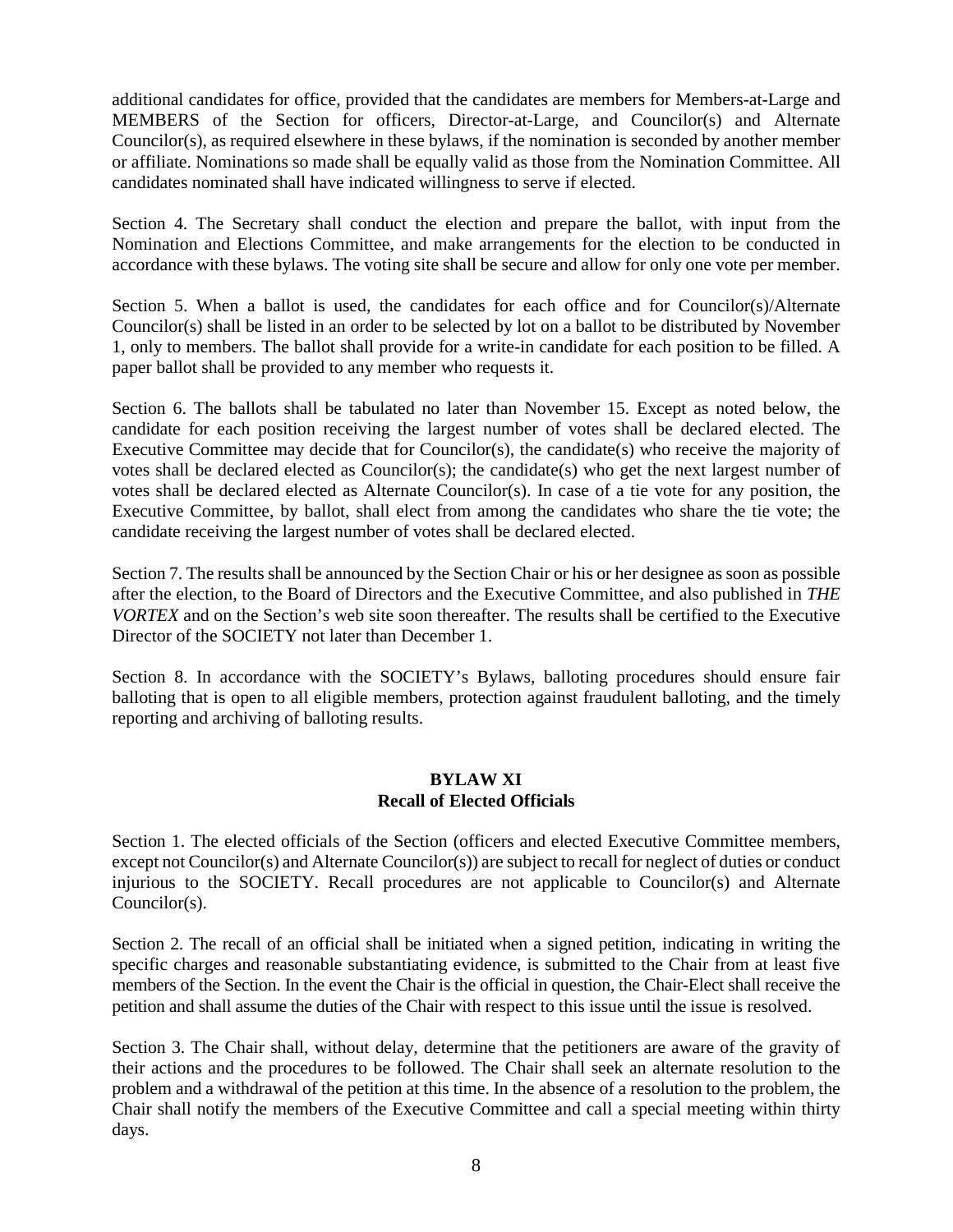- a. The Executive Committee shall promptly continue the recall process or dismiss the petition as ill-founded or find an alternative solution to the problem. The Chair shall promptly inform the petitioners and the official of the decision of the Executive Committee. If no contact with the official can be made after a reasonable effort, the Executive Committee may remove the official in question with a two-thirds (2/3) vote of the remaining members.
- b. If the proceedings continue:
	- (1) The Chair shall assign the duties of the official to another qualified member or MEMBER of the Section, as required elsewhere in these bylaws, until the issue is resolved.
	- (2) The official shall be offered an opportunity to answer the allegations in the petition before the Executive Committee. A certified letter shall be sent to the last known address on the official SOCIETY membership roll. Upon notification, the official shall have thirty days to make a written response to the allegations.
	- (3) The Executive Committee shall decide whether or not to proceed after studying the official's response. The Chair shall inform the official and the petitioners of the decision of the Executive Committee. If the Executive Committee decides that the proceedings shall continue, the official shall choose one of the following options:
		- (a) The official may resign.
		- (b) The official may request a recall vote. Section members shall be informed, through brief written statements prepared by the Executive Committee and the official, of the issues involved with the recall vote. Both statements shall be distributed to the members with the ballot. A paper ballot shall be provided to any member who requests it. At least two-thirds (2/3) of the votes cast shall be required for the official to be removed from office. The membership shall be informed of the results of the recall vote.
		- (c) The official may request a hearing and a recall vote by the remaining members of the Executive Committee. At least a two-thirds (2/3) vote of the remaining members of the Executive Committee shall be required to recall the official.
		- (d) The official may choose not to respond and thus forfeit the position.

Section 4. The vacancy provisions of these bylaws shall be used to fill a vacancy caused by a recall process. The Executive Director of the SOCIETY shall be informed of the recall and the filling of the vacancy.

## **BYLAW XII Committees**

Section 1. The Executive Committee shall establish committees as necessary for the proper operation of the Section. All committee members shall be members and/or affiliates of the SOCIETY and the Section.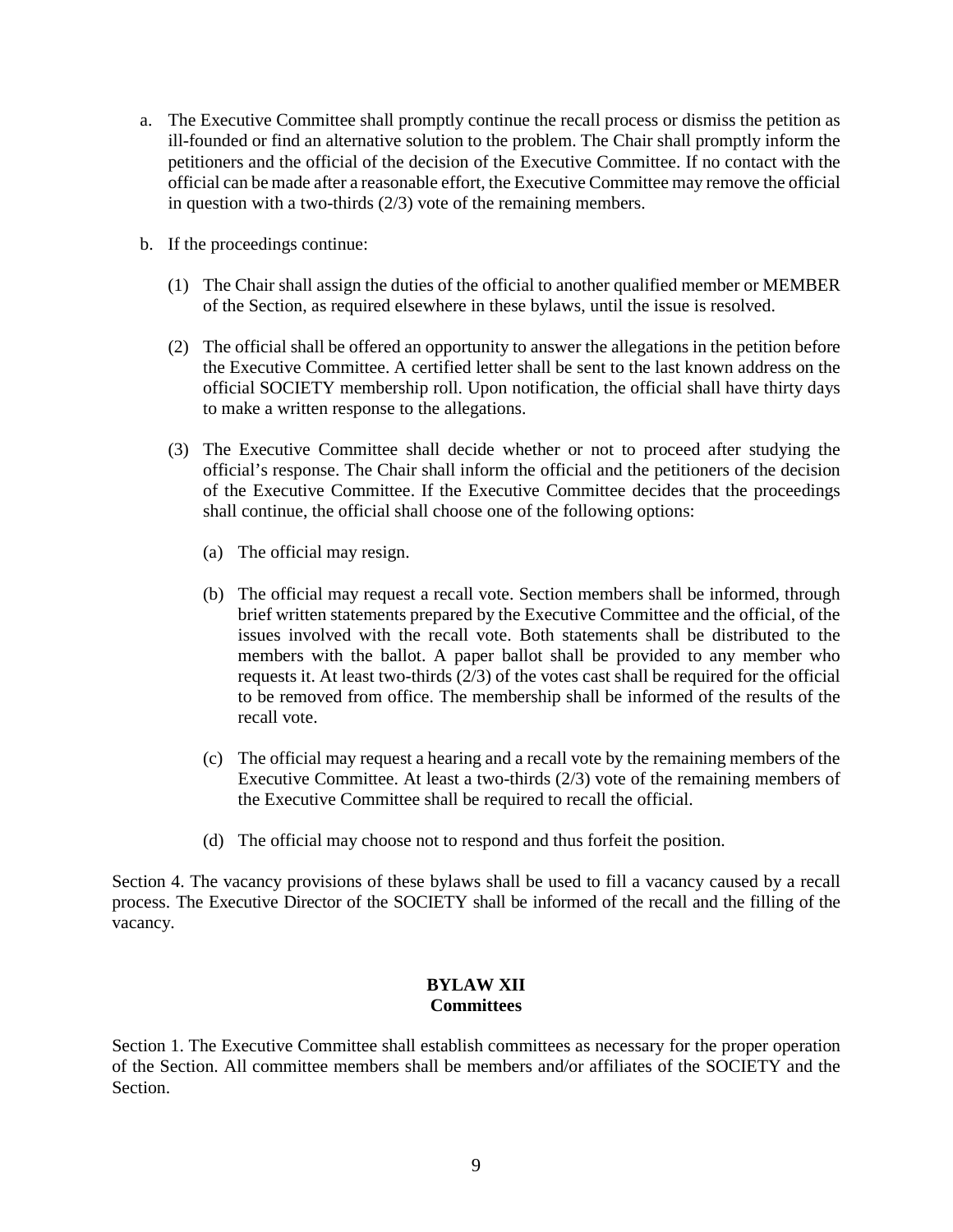Section 2. The Section shall have the following standing committees: Budget, Media, Nominations and Election, Policy, and Program.

Section 3. The Chair-Elect shall be Chair of the Program Committee. The Editor of *THE VORTEX* shall be Chair of the Media Committee. The Immediate Past Chair shall be Chair of the Nominations and Election Committee. The Chair of the Section shall be Chair of the Budget Committee.

Section 4. The Policy Committee, which is responsible to the Executive Committee, shall consist of the Chair, Chair-Elect, and Immediate Past Chair. If one or more of these officers is unavailable, the Secretary and Treasurer, in that order, shall be asked to attend meetings. The Policy Committee shall be responsible for ensuring that any official publications, correspondence, notices, or informational releases from the Section are in accordance with the Section's bylaws and policies. The Policy Committee shall make any policy decisions as necessary regarding the operation of the Section office.

#### **BYLAW XIII Publications**

Section 1. The official publication of the Section shall be designated as *THE VORTEX*. It shall be issued periodically at the direction of the Executive Committee to all members and affiliates of the Section. It shall include announcements, such as the monthly meetings. The Editor of *THE VORTEX*, who shall be a member of the Section, shall be appointed each year by the Chair of the Section with the approval of the Executive Committee and serve until a successor has been approved. The Editor shall be Chair of the Media Committee.

Section 2. The Editor may appoint such staff as deemed necessary, including a Business Manager and Associate or Assistant Editors, who shall be members of the Section.

## **BYLAW XIV Meetings**

Section 1. The Executive Committee shall designate the times and places of the Section's meetings as it finds necessary or desirable for the proper functioning of the Section. The Section shall hold at least one meeting annually to conduct governance business; however, this requirement may be modified by the Executive Committee. The Annual Meeting of the Section shall be held in March of each year to receive reports from the previous year by the various officers, boards, and committees as designated elsewhere in these bylaws. Any member may make a presentation at the annual meeting provided that the member has submitted a written proposal to the Secretary at least seven business days prior to the meeting.

Section 2. The Executive Committee shall set the order of business for meetings of the Section to conduct governance business. The order of business may be suspended by a majority vote of the members present.

Section 3. The Section may hold special meetings to conduct governance business upon the written request of 1) a majority of the Executive Committee, 2) the Chair with approval of the Executive Committee, or 3) 25 members of the Section. To be valid, such request shall be received by the Secretary at least two weeks before the date requested for the meeting and shall state the exact nature of the business to be transacted. No other business shall transpire at such meetings.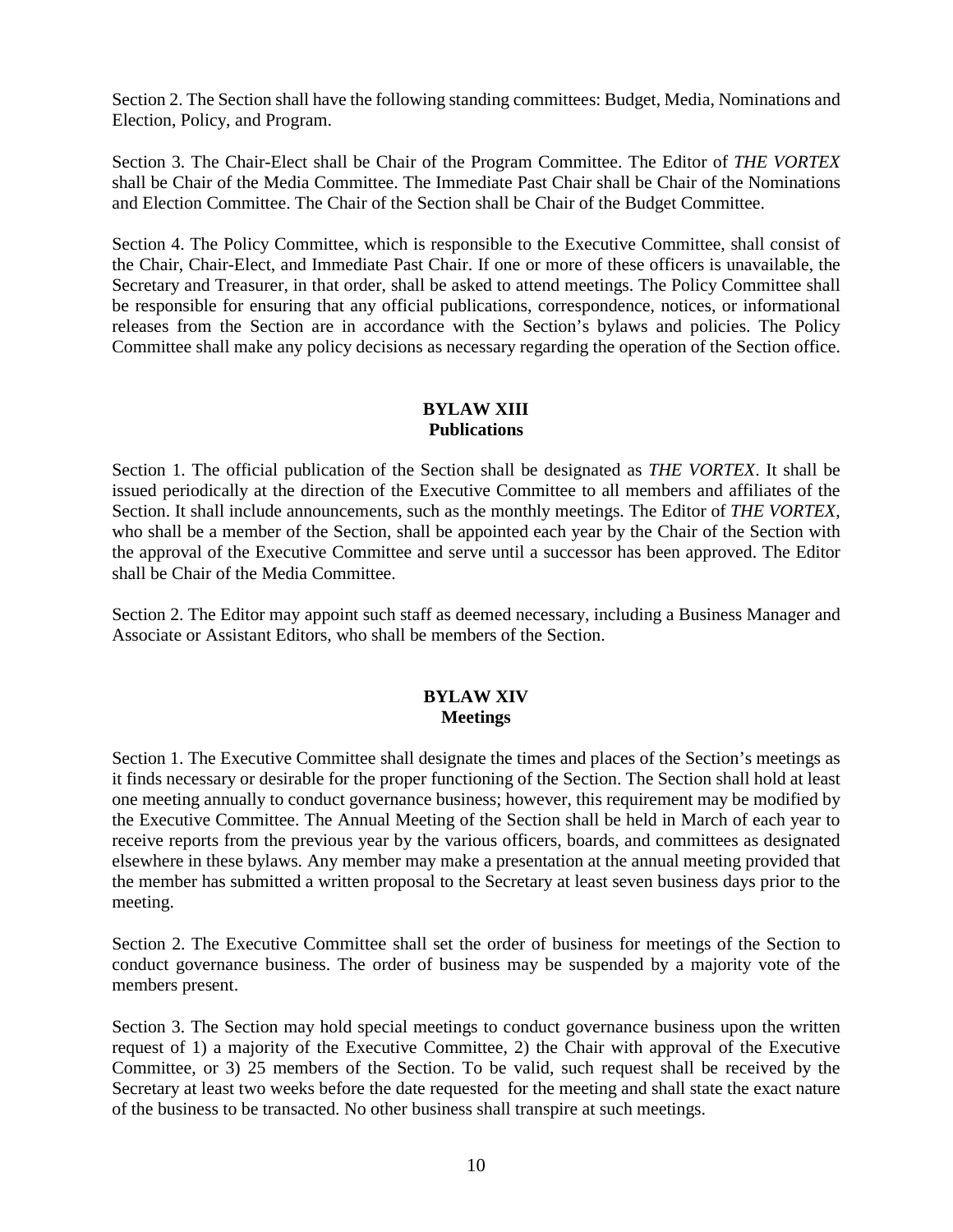Section 4. Meetings of the Executive Committee and meetings of the Section to conduct governance business, with the approval of the Executive Committee, may be held by means of electronic communications technology that permits those in attendance to read or hear the proceedings substantially concurrently with their occurrence, to vote on matters submitted, to pose questions, and to make comments.

Section 5. The Executive Committee shall meet upon due notice either at the call of the Chair or upon request of a majority of its members. A quorum for an Executive Committee meeting shall consist of a majority of the voting members of the Committee. In the absence of a quorum, called meetings of the Executive Committee shall adjourn to a specific date.

Section 6. Due notice of the Section's meetings, not including committee meetings, shall be sent to each member and affiliate of the Section. A quorum for the transaction of governance business at such a Section meeting shall consist of 50 members of the Section. No governance business shall be conducted in the absence of a quorum.

Section 7. The fee for registration at any special meeting shall be decided by the Executive Committee in accordance with the Constitution of the SOCIETY.

Section 8. The most recent edition of *Robert's Rules of Order Newly Revised* shall be the parliamentary authority for all matters not covered in these bylaws or in the SOCIETY's documents.

## **BYLAW XV Finances**

Section 1. Dues.

- a. Members of the Section may be assessed voluntary Local Section dues in an amount set by the Executive Committee. The Executive Committee shall have the option to waive or discount dues for STUDENT MEMBERS and for others as provided in the SOCIETY's Bylaws for waived or discounted dues.
- b. Society Affiliates may be assessed annual dues in an amount set by the Executive Committee.
- c. The annual dues of Local Section Affiliates shall be determined by the Executive Committee in accordance with the Constitution and Bylaws of the SOCIETY, and as mentioned elsewhere in these bylaws.

Section 2. The Section may raise or collect funds to be expended for local purposes, and may have the entire management and control of such funds insofar as such management and control shall not conflict with any provision of these bylaws or with the Constitution or Bylaws of the SOCIETY.

Section 3. The Section may receive donations or bequests made to it, and may expend or invest the same on behalf of the Section. Such expenditures or investments shall be made by the Treasurer of the Section upon authorization by the Executive Committee.

Section 4. An annual audit of the books of the Treasurer and of any other transactions regarding the Section's funds shall be conducted by two or more disinterested members or individuals, appointed by the Executive Committee. The audit report shall be submitted to the Executive Committee by March 1.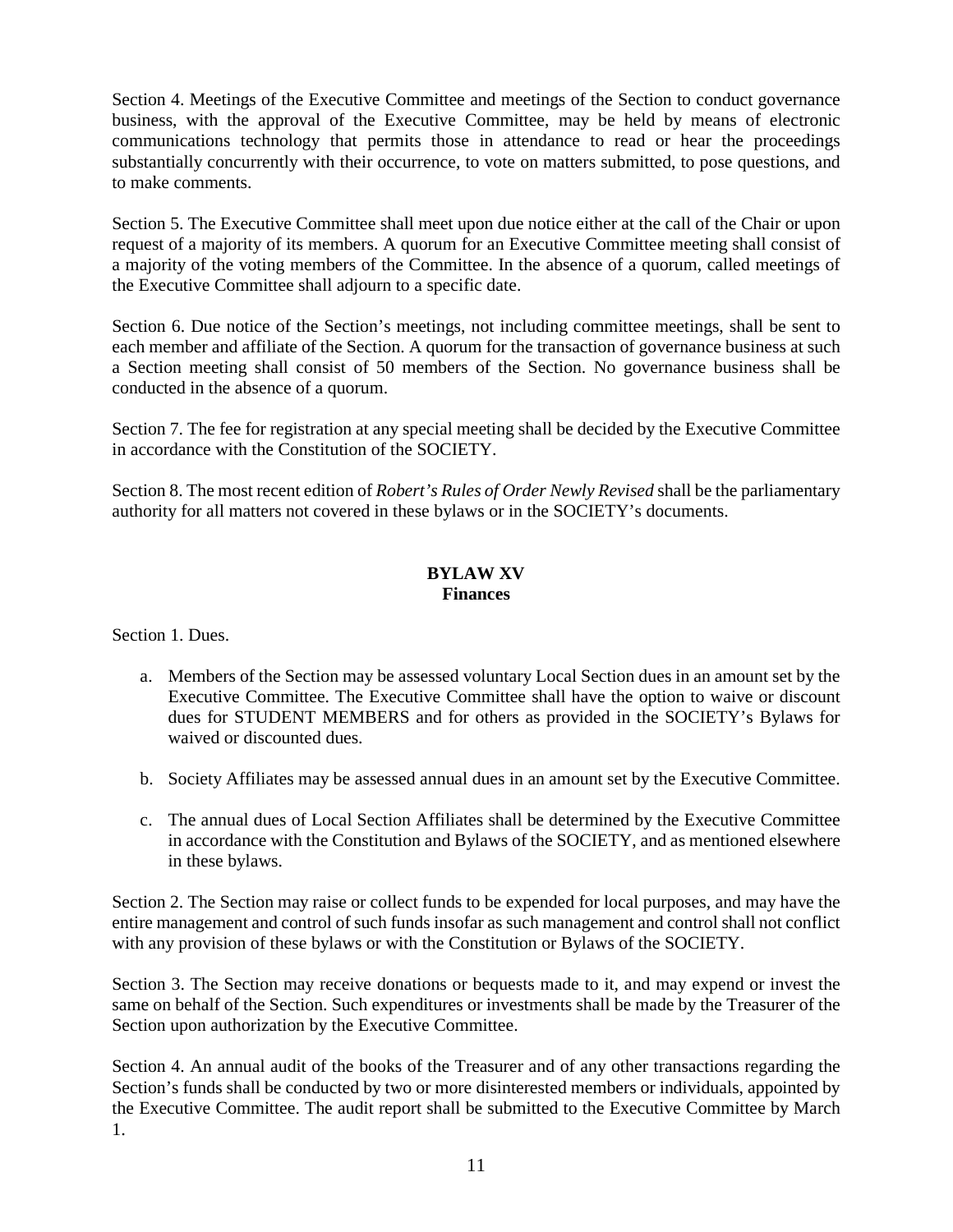Section 5. The funds of the Section shall be divided into the following classes:

- a. Investment Funds
- b. Working Fund
- c. All other funds

Section 6. The Investment Funds shall be those funds set aside from time to time by the Board of Directors and placed in charge of the Board of Trustees, as described elsewhere in these bylaws, for investment. In September of each year, the Board of Trustees shall estimate the income to be received during that year from the Investment Funds. An estimate of monies deemed necessary for the operation of the Section may be designated by the Board of Directors as an amount to be included in the budgeted income of the Section for that year and available for transfer to the Working Fund when requested by the Treasurer. In making this designation, the Board of Directors shall take into account the future needs of the Section and other considerations. Any income in excess of the amount so designated, shall remain as part of the Investment Funds.

Section 7. The Working Fund shall be used by the Treasurer and the Assistant Treasurer to pay those expenses of the Section that are in the approved budget. The Executive Committee may approve changes to the Working Fund as necessary.

Section 8. All other funds shall include amounts raised and/or set aside for specific purposes and any unspent money. The Board of Directors shall have the authority to establish separate accounts for specifically designated funds to be supervised by the Treasurer and Assistant Treasurer as described elsewhere in these bylaws. The Board of Directors shall have the authority to transfer money from one class to another as mentioned above and such special funds as it may set up, except that in any fiscal year, the Executive Committee must concur in the transfer of money, excluding interest and dividends, from the Investment Funds to other funds, in a sum exceeding five percent of the market value of the Fund as given in the last annual report of the Board of Trustees.

Section 9. The fiscal year of the Section shall begin January 1 and shall end December 31 of the same calendar year.

## **BYLAW XVI Affiliation with Other Technical Organizations**

Section 1. The Section may affiliate with other technical organizations operating within the territory of the Section provided that such affiliation does not contravene the Charter, Constitution, Bylaws, or Regulations of the SOCIETY, or the Section's Articles of Incorporation,. Such affiliation must be approved by the Executive Committee of the Section, by confirmation by the Council Committee on Constitution and Bylaws, and in compliance with the specific requirements of the Bylaws of the SOCIETY.

Section 2. The affiliation with the technical organization shall become effective upon authorization by the Executive Committee of the Section, by the Council Committee on Local Section Activities, and by confirmation by the Council Committee on Constitution and Bylaws.

Section 3. The Executive Committee may terminate the affiliation with any technical organization by notifying, in writing, the governing body of the technical organization. The technical organization may terminate the affiliation upon written notice to the Section's Executive Committee. Affiliations shall